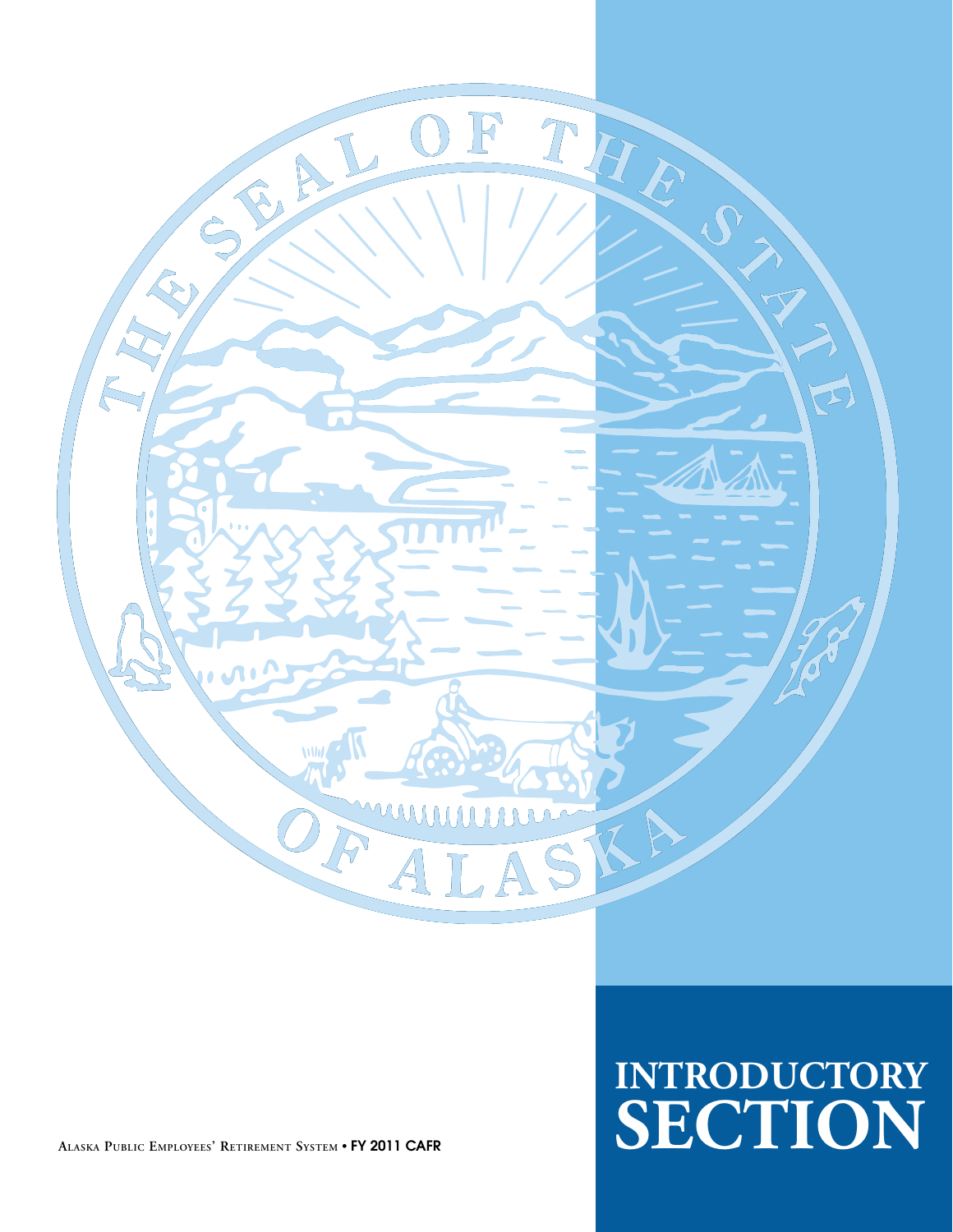

This page intentionally left blank.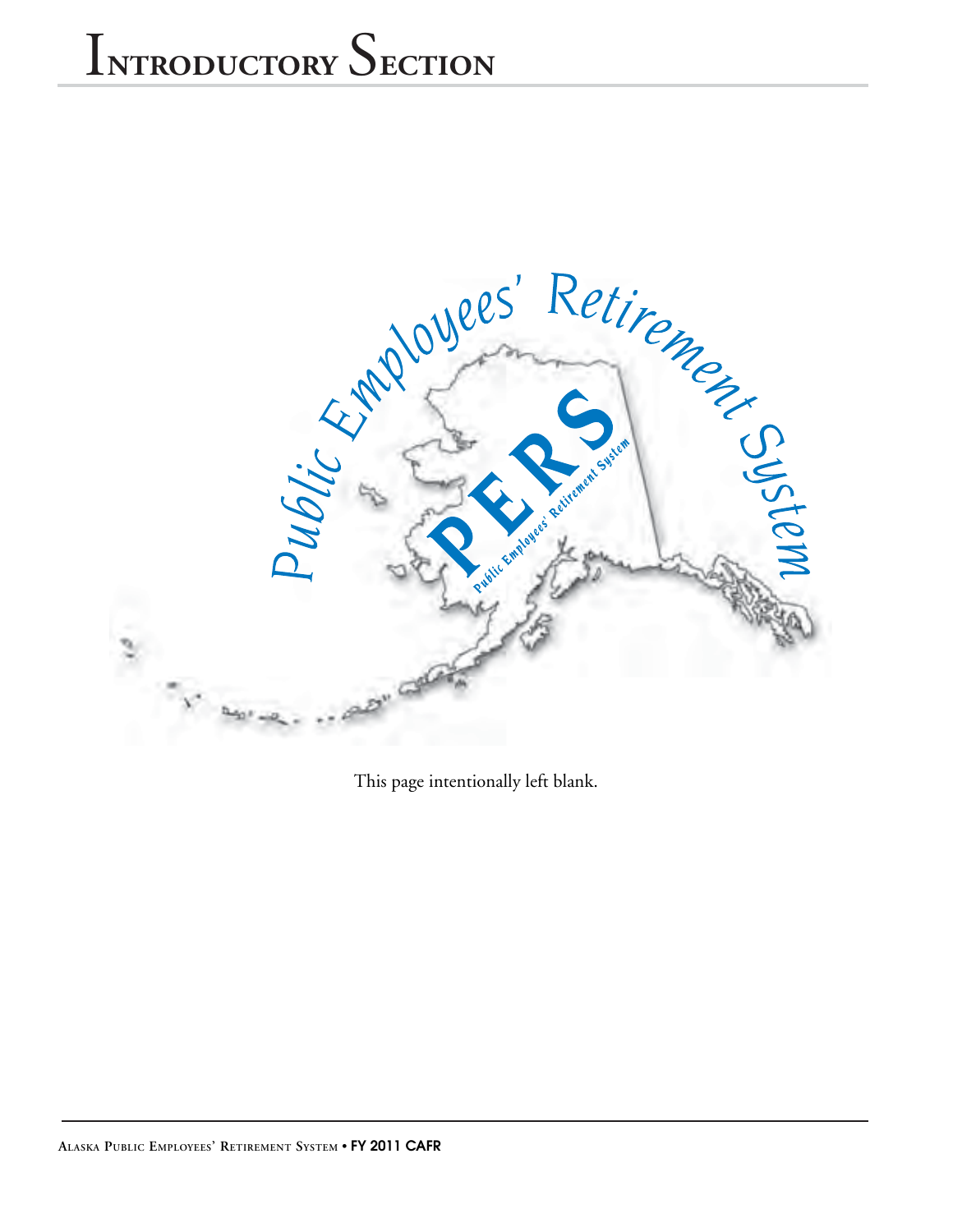### **DEPARTMENT OF ADMINISTRATION**

STATE OF ALAY

**DIVISION OF RETIREMENT AND BENEFITS** 

#### **LETTER OF TRANSMITTAL**

November 23, 2011

The Honorable Sean Parnell, Governor Members of the Alaska State Legislature Alaska Retirement Management Board Employers and Plan Members

We are pleased to present the Comprehensive Annual Financial Report (CAFR) of the Public Employees' Retirement System (PERS) (System) for the fiscal year ended June 30, 2011. The CAFR is intended to fulfill the legal requirements of Alaska Statute (AS) 39.35.004(a)(8).

The CAFR provides comprehensive information on the financial operations of the System for the fiscal year. Responsibility for the accuracy, completeness and fairness of the information presented rests with the management of the System. To the best of our knowledge and belief, the enclosed information is accurate in all material respects and is reported in a manner designed to fairly present the financial position and results of operations of the System for the year ended June 30, 2011. All disclosures necessary to enable the reader to gain an understanding of the System's activities have been included.

KPMG LLP, Certified Public Accountants, have issued an unqualified opinion on the Systems' basic financial statements for the year ended June 30, 2011. The independent auditor's report is located at the front of the Financial Section of this report.

The management's discussion and analysis (MD&A) is also located in the Financial Section of this report. The MD&A provides an analytical overview of the financial statements. This letter of transmittal is designed to complement the MD&A and should be read in conjunction with it.

The CAFR is divided into five sections:

- **Introductory Section,** which contains the letter of transmittal, the administrative organization of the PERS, and a list of the members serving on the Alaska Retirement Management Board (ARMB);
- Financial Section, which contains the Independent Auditor's Report, MD&A, basic financial statements, required supplementary information, and additional information;
- **Investment Section**, which contains a report prepared by the investment consultant, a report on investment activity, investment results, and various investment schedules;

#### **SEAN PARNELL, GOVERNOR**

| PO BOX 110203         |                |
|-----------------------|----------------|
| Juneau, AK 99811-0203 |                |
| TDD:                  | (907) 465-2805 |
| FAX:                  | (907) 465-3086 |
| <b>PHONE:</b>         | (907) 465-4460 |
| TOLL-FREE:            | 1-800-821-2251 |
|                       |                |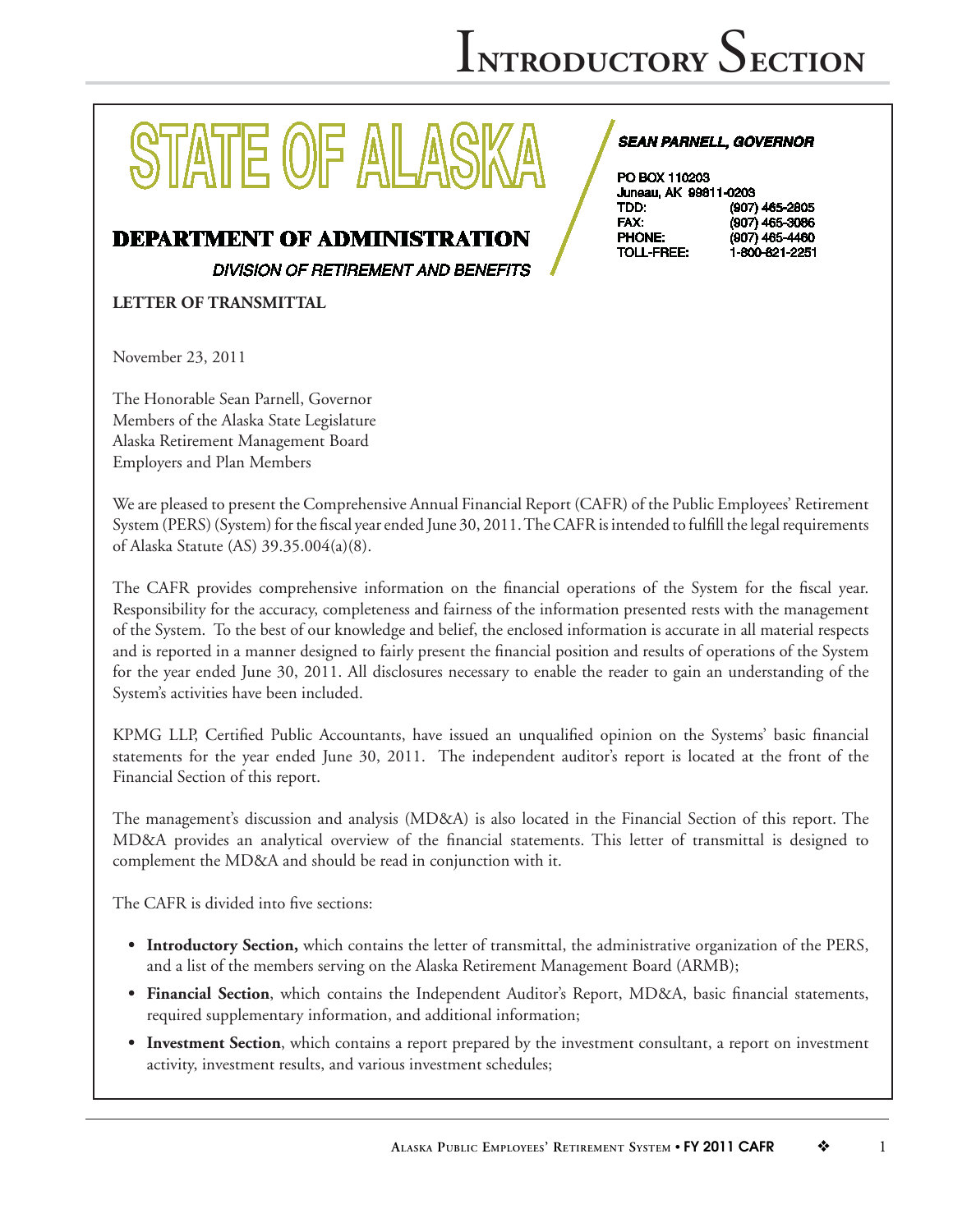- **Actuarial Section**, which contains the Actuarial Certification letter and the results of the most current annual actuarial valuation; and
- Statistical Section, which includes additional information related to financial trends, demographic and economic information, and operating information.

#### **Profile of the System**

The System was established in 1961 to provide pension and postemployment healthcare benefits for eligible state and local government employees. Senate Bill 141, signed into law on July 27, 2005, closed the DB Plan effective July 1, 2006, to new members and created a Defined Contribution Retirement (DCR) plan for members first hired on or after July 1, 2006. Beginning in fiscal year 2007, the System consists of: (1) the DB Plan and (2) the DCR Plan. This report includes both plans. The DB Plan includes the pension plan and the Alaska Retiree Health Care Trust. The DCR Plan includes the DCR trust, occupational death and disability plan, retiree major medical plan, and the health reimbursement arrangement plan.

#### **Reporting Entity**

The System is considered a component unit of the State of Alaska (State) for financial reporting purposes. Due to the closeness of the System's relationship to the State, it is included in the State of Alaska CAFR as a fiduciary fund.

The Commissioner of the Department of Administration, appointed by the Governor, is responsible for administering the System. In order to meet the statutory requirements of administering the System, the Commissioner appoints the Director of the Division of Retirement and Benefits (Division). The Director is responsible for the daily operations of the System.

The ARMB, constituted effective October 1, 2005, replaced the Public Employees' Retirement Board (effective July 1, 2005) and the Alaska State Pension Investment Board (effective October 1, 2005).

The ARMB is responsible for:

- adopting investment policies and developing investment objectives;
- providing a range of investment options and establishing the rules by which participants can direct their investments among those options, when applicable;
- establishing crediting rates for members' individual contribution accounts, when applicable;
- assisting in prescribing policies for the proper operation of the System;
- coordinating with the System Administrator to have actuarial valuations performed;
- reviewing actuarial assumptions and conducting experience analyses;
- contracting for an independent audit of actuarial valuations and external performance calculations; and
- reporting the financial condition of the System to the Governor, Legislature, and individual employers participating in the System.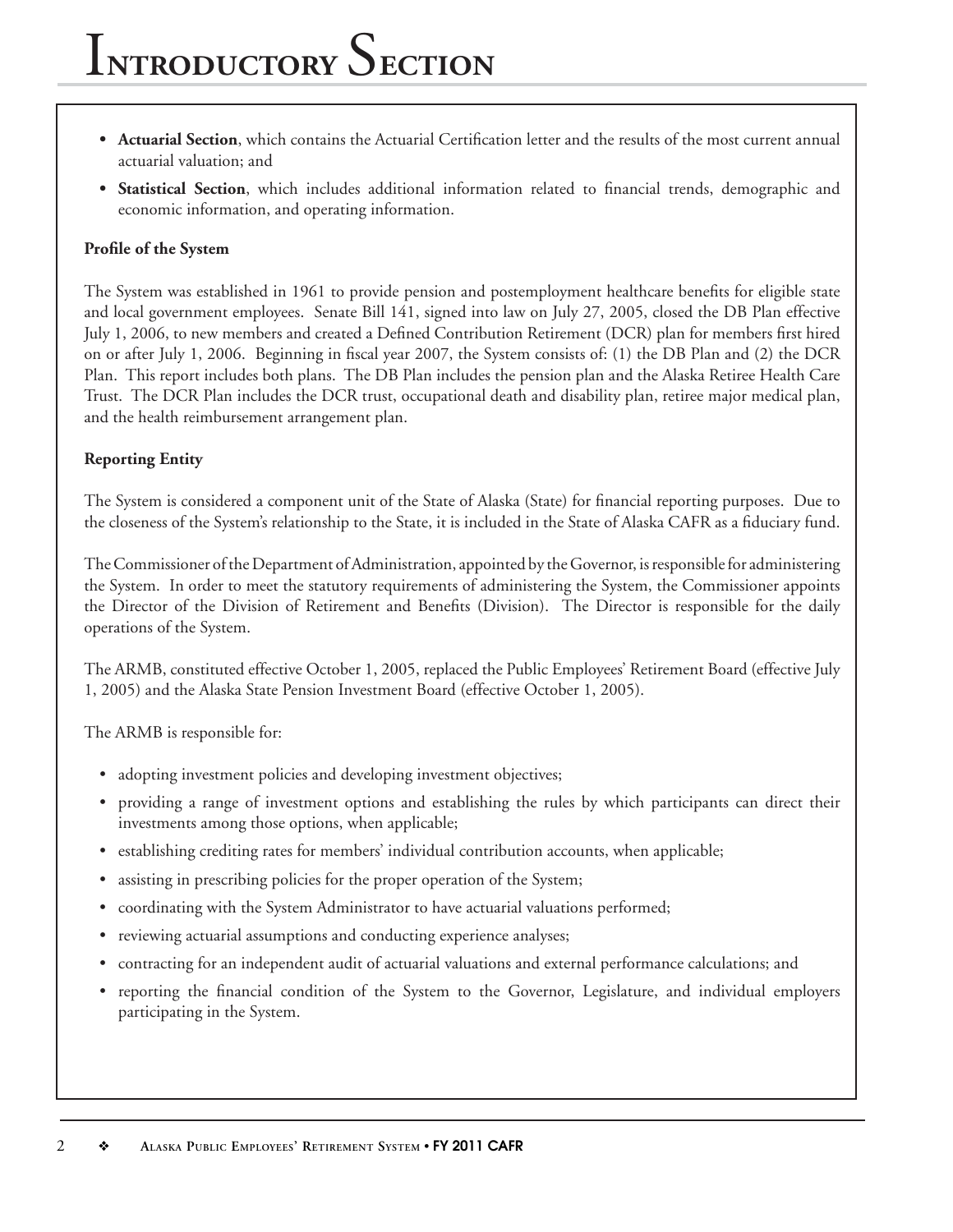#### **Major Initiatives**

The System continues to make progress on several ongoing projects. Most of these efforts are focused on the following improvements: improving customer service, technology, methods for employers to submit information, methods for members to obtain information, and continued compliance with accounting requirements of the Governmental Accounting Standards Board (GASB) and the Financial Accounting Standards Board (FASB), as applicable.

The System continues to assess and retool its communication efforts, which include printed handbooks, newsletters, and website content. The System strives to ensure that all communication material is clear, accurate, and user-friendly.

The System also endeavors to provide the highest degree of customer service to all its members. The Division recently established a central Retirement Customer Service Center to improve phone service and provide faster processing of all customer requests.

The System is a participant in a multi-agency project procuring and implementing Virtual Call Center functionalities for the phone system. These features will enable the Customer Service Representatives to provide faster and higher quality service to our members. The Division implemented the Virtual Call Center functionalities in February 2011.

The System activated a new redesigned website in early January 2011. The new website uses a modern navigation model, is compliant with the Americans with Disabilities Act, and uses many "best practices" techniques of the web industry.

The System offers a broad array of fairs and seminars directed toward both active members and employers. A new seminar offered throughout the State of Alaska is titled "Marketing the Defined Contribution Retirement Plan." The goal of the seminar is to assist employers with successfully marketing the DCR plan. In addition, the System continues to expand its Benefits Fairs with the goal of educating members about all benefits available from early career through to retirement, encouraging healthy living and how to best use the health plan.

#### **Funding Requirements**

The System's consulting actuary, Buck Consultants, presented the results of the June 30, 2010, actuarial valuation report to the Plan Administrator and the ARMB. The assumptions and benefits are explained in the Actuarial Section of this report.

Based on the most recent valuation report, the PERS has a funding ratio (actuarial value of DB Plan assets divided by actuarial liabilities for pension and postemployment healthcare benefits) of 61.5%. The DB Plan's unfunded actuarial accrued liability (actuarial liability minus actuarial value of DB plan assets) totals approximately \$7.0 billion. The unfunded liability continues to be addressed at all levels of the State. The Governor's budget proposes to provide funding to PERS employers in order to maintain an appropriate level of employer contributions while also paying the actuarial required contribution rate adopted by the ARMB.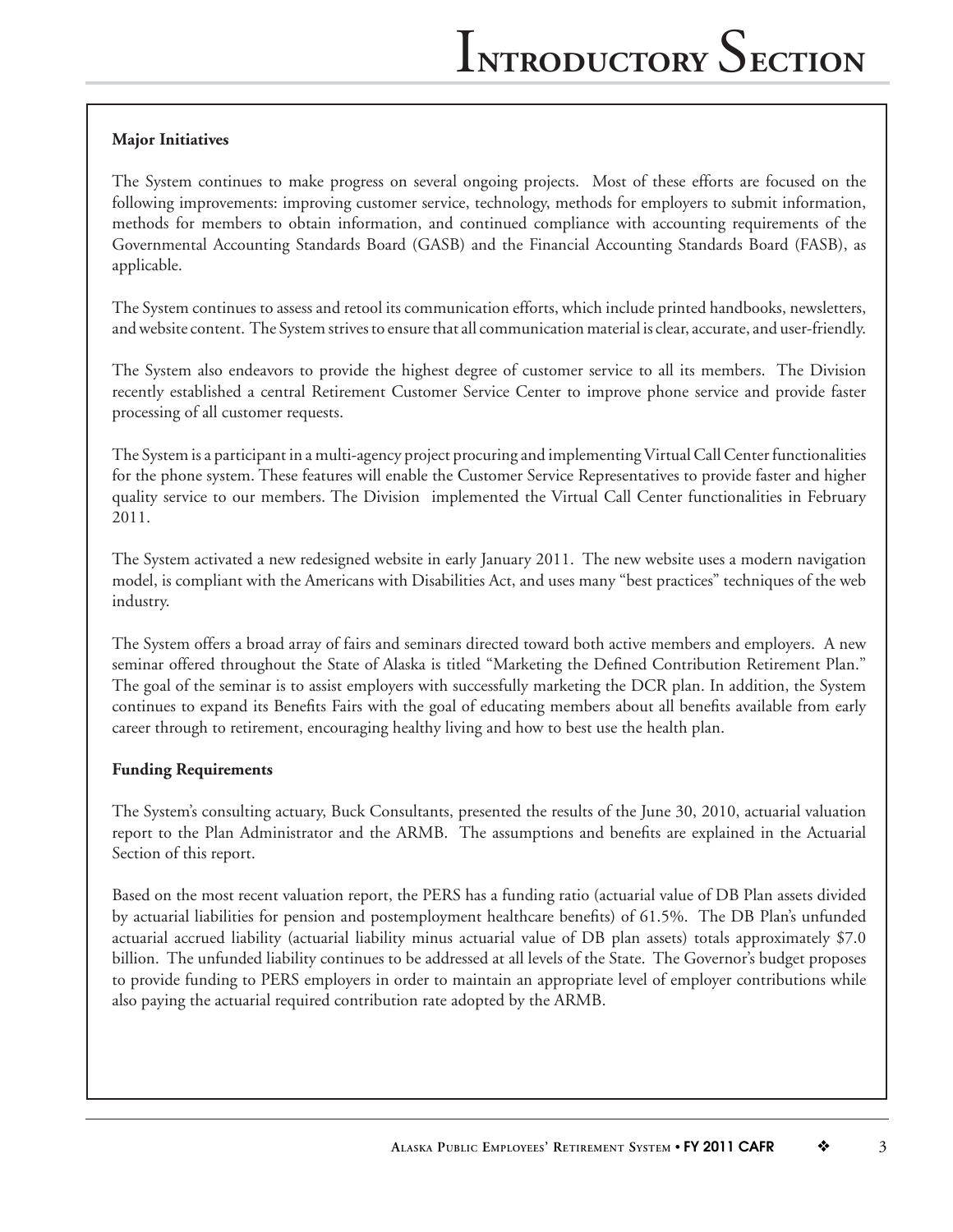#### **Investments**

On June 30, 2011, the DB Plan's investment portfolio was valued at \$11.3 billion and earned a 21.22% return for the fiscal year ended June 30, 2011. The DCR Plan's investment portfolio was valued at \$246 million for the fiscal year ended June 30, 2011. Over the past five years ending June 30, 2011, the DB Plan's investments earned a 4.33% return. The ARMB has statutory oversight of the System's investments and the Department of Revenue, Treasury Division, provides staff for the ARMB. Actual investing is performed by investment officers in the Treasury Division or by contracted external investment managers. The ARMB reviews and updates investment policies and strategies and is responsible for safeguarding invested assets.

#### **Accounting System**

This CAFR has been prepared to conform with the principles of accounting and reporting established by the GASB. Specific accounting treatments are detailed in the Notes to the Financial Statements found in the Financial Section of this report.

#### **Internal Controls**

System management is responsible for establishing and maintaining a system of internal controls to protect PERS assets from loss, theft, or misuse and to ensure adequate accounting data is compiled for the preparation of financial statements in conformity with generally accepted accounting principles. The cost of internal control should not exceed anticipated benefits; the objective is to provide reasonable, rather than absolute, assurance that the financial statements are free of any material misstatements.

#### **Awards**

The Government Finance Officers Association of the United States and Canada (GFOA) awarded a Certificate of Achievement for Excellence in Financial Reporting to the System for its CAFR for the fiscal year ended June 30, 2010. The Certificate of Achievement is a prestigious national award that recognizes conformance with the highest standards of preparation of state and local government financial reports.

In order to be awarded a Certificate of Achievement, a government entity must publish an easily readable and efficiently organized CAFR. This report must satisfy both U.S. generally accepted accounting principles and applicable legal requirements.

A Certificate of Achievement is valid for a period of one year. We are confident our current CAFR continues to meet the Certificate of Achievement Program's requirements and are submitting it to the GFOA for consideration.

#### **Acknowledgements**

The preparation of this report is made possible by the dedicated services of the staff of the Department of Administration, Division of Retirement and Benefits, Department of Law, and the Department of Revenue, Treasury Division. It is intended to provide complete and reliable information as a basis for making management decisions, as a means of determining compliance with legal provisions, and as a means of determining responsible stewardship of the PERS financial resources.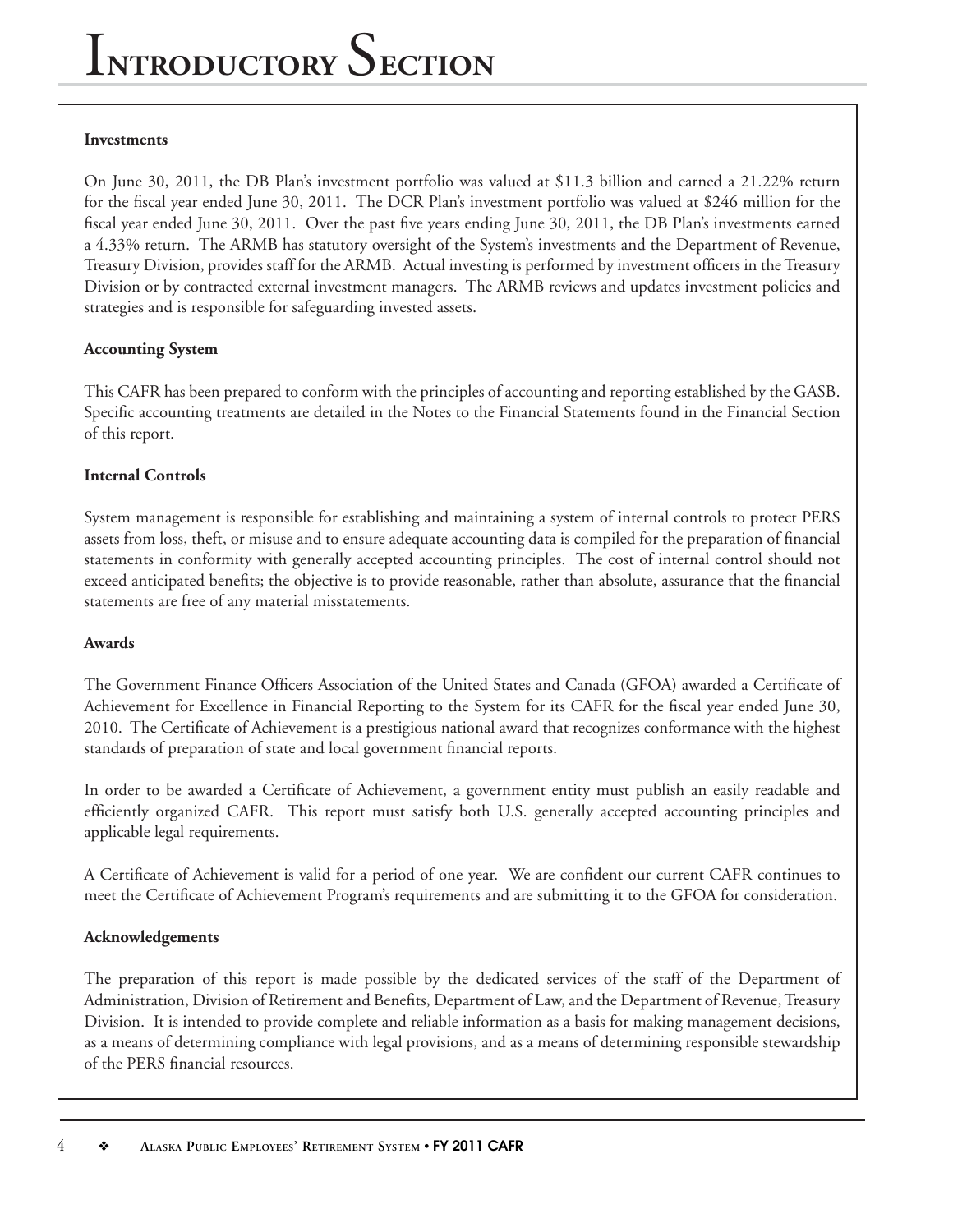The report is available on the web at alaska.gov/drb/pers/perscafr.html and mailed to those who submit a formal request. This report forms the link between the System and the membership. The cooperation of the membership contributes significantly to the success of the System. We hope the employers and plan members find this report informative.

We are grateful to the Alaska Retirement Management Board, the staff, the advisors, and to the many people who have diligently worked to assure the successful operation of the System.

Respectfully submitted,

í

Becky Hultberg Jim Puckett Commissioner Director

KLAI

Teresa Kesey, CPA Chief Financial Officer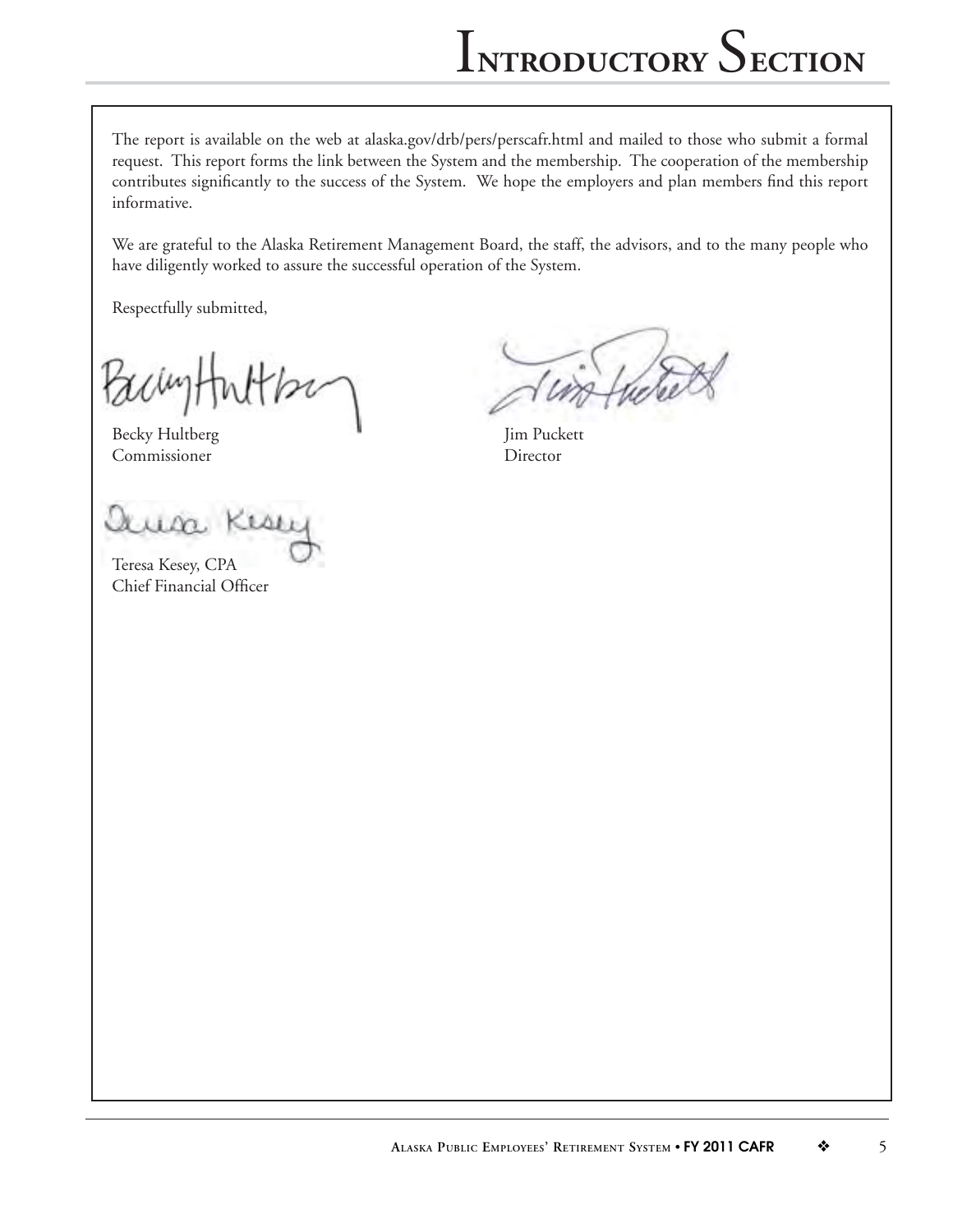Certificate of Achievement for Excellence in Financial Reporting

Presented to:

### Alaska Public Employees' Retirement System

For its Comprehensive Annual Financial Report for the Fiscal Year Ended June 30, 2010.

A Certificate of Achievement for Excellence in Financial Reporting is presented by the Government Fraance Officers Association of the United States and Canada to government units and public employee retirement systems whose comprehensive annual financial reports (CAFRs) achieve the highest: standards in government accounting and financial reporting



Linda C. Dandson

**Executive Director**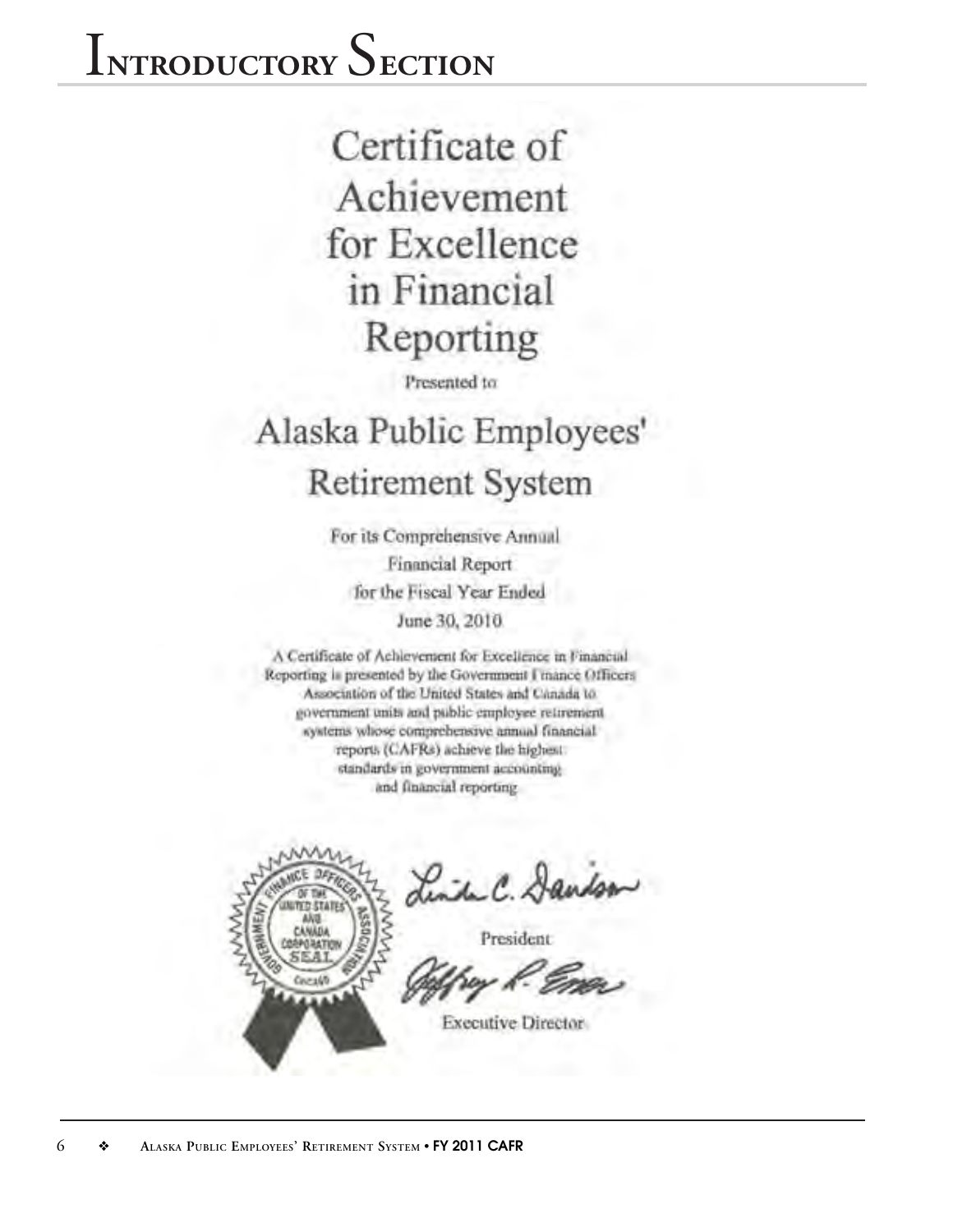**ORGANIZATION CHART**

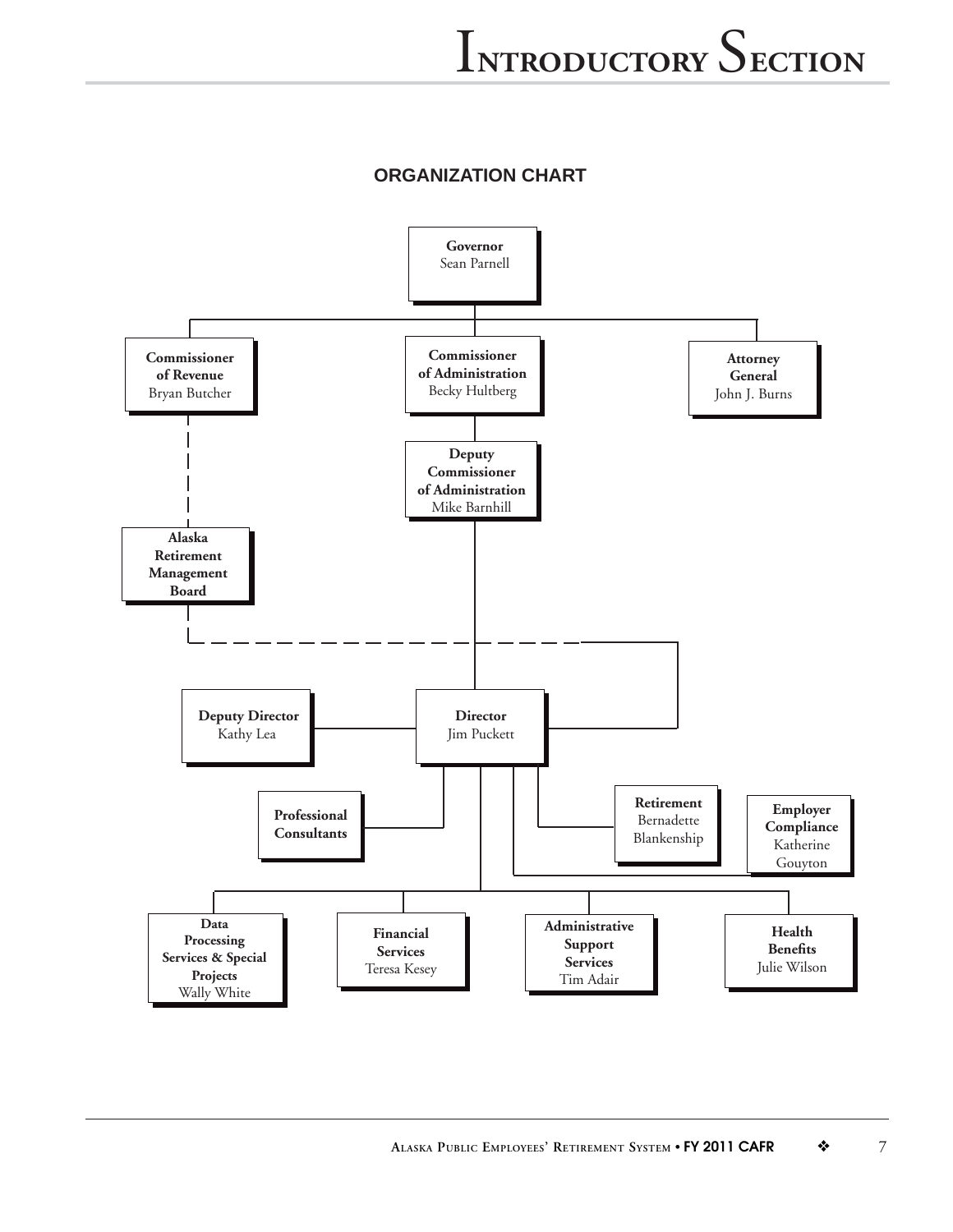#### **Section Responsibilities**

The **Retirement Section** is responsible for providing comprehensive retirement counseling to the participating members and employers in the plan. This section appoints members to retirement and maintains benefi t payment information.

The Health Benefits Section is responsible for the administration of health, disability, and life insurance. This section provides benefits counseling and plan change information to the membership.

The **Financial Services Section** is responsible for maintaining the employee and employer records and accounts in each of the plans administered by the Division, producing financial statements and reports, and assuring compliance with Internal Revenue Service requirements.

The **Data Processing Services and Special Projects Section** supports the information systems the System uses. Responsibilities include planning, development, data base design, programming, and operational support of the data processing systems, including the Local Area Network.

The **Administrative Support Services Section** is responsible for budget preparation, fiscal management of appropriations, procurement of professional services, supplies, and equipment. The section manages the systems' record center containing the member's physical records and performs other administrative functions such as legislative tracking and personnel management.

#### **PROFESSIONAL CONSULTANTS**

**Consulting Actuary** Buck Consultants *Denver, Colorado*

**Independent Auditors** KPMG LLP *Anchorage, Alaska*

**Benefits Consultant** Buck Consultants *Denver, Colorado*

**Third-Party Healthcare Claim Administrator** Wells Fargo Insurance Services of Alaska *Anchorage, Alaska*

> **IT Consultant** Computer Task Group *Anchorage, Alaska*

**Legal Counsel** Joan Wilkerson Jessica Schrader Toby Steinberger Assistant Attorney Generals *Juneau, Alaska* Ice Miller LLP *Indianapolis, Indiana*

#### **Consulting Physicians**

Kim Smith, M.D. Melissa Hynes, M.D. William Cole, M.D. *Juneau, Alaska* Thomas Rodgers, M.D. *Ford, Washington*

A list of investment consultants can be found on pages 75-76 and on the Schedule of External Management Fees on pages 84-85.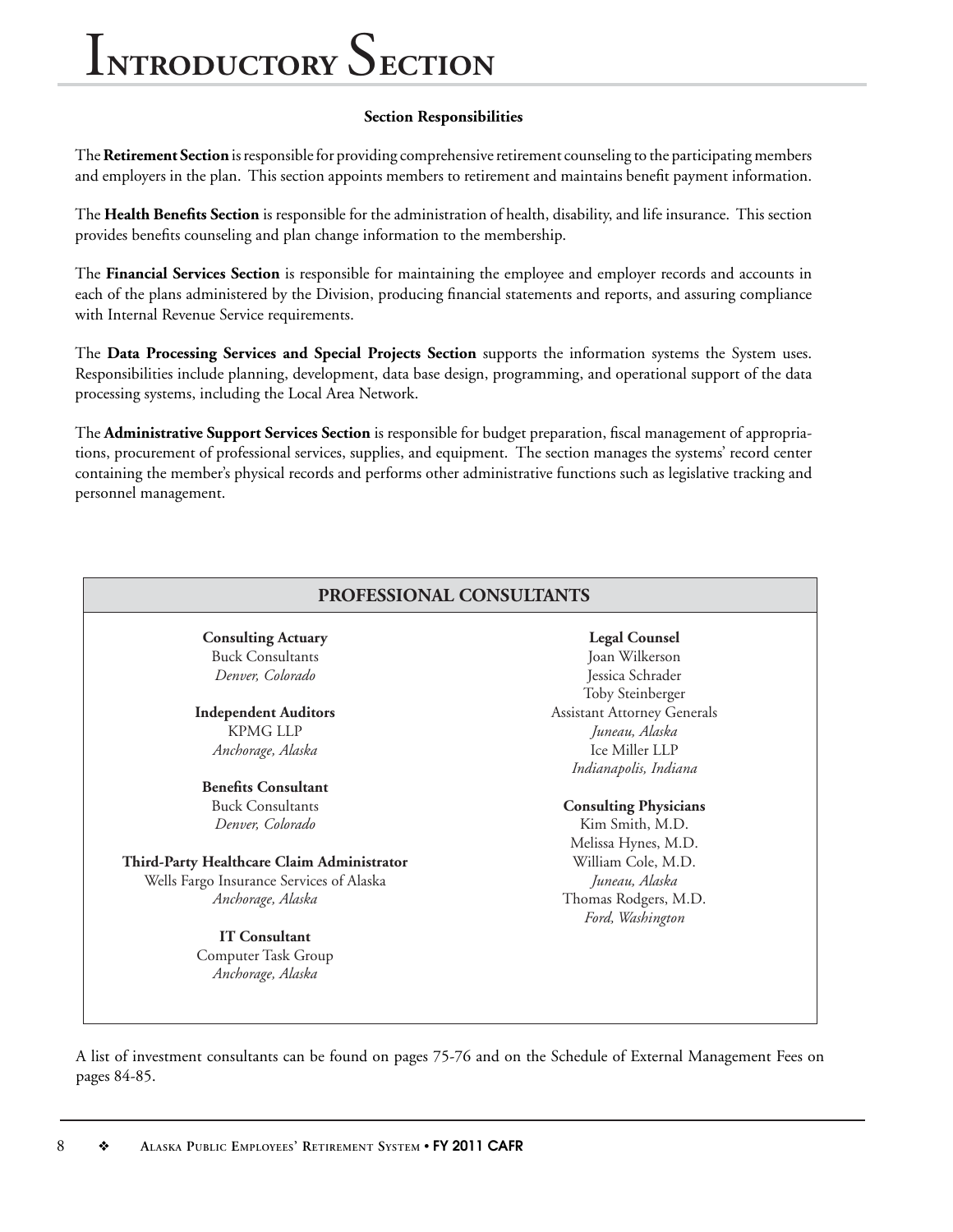### **ALASKA RETIREMENT MANAGEMENT BOARD**

Gail (Anagick) Schubert, Chair, is the Chief Executive Officer and General Counsel for the Bering Straits Native Corporation, and President/CEO of several of its subsidiary entities. She is an attorney licensed to practice law in the states of Alaska and New York. Mrs. Schubert serves as Chair of the Alaska Native Heritage Center, Chair of Akeela Treatment Services, Chair of the Alaska Retirement Management Board, Vice Chair of the Alaska Native Justice Center, Vice Chair of Khoanic Broadcast Corporation, Treasurer of the Bering Straits Native Corporation, and as a board member of the Alaska Federation of Natives, and the Alaska Native Arts Foundation. She is also a member of the Alaska Rural Justice and Law Enforcement Commission. Mrs. Schubert received her undergraduate degree from Stanford University, and holds a Law Degree and Masters Degree in Business Administration from Cornell University.

**Sam Trivette, Vice-Chair**, is on the national executive board of the American Federation of Teachers Retirees and was formerly President of the Retired Public Employees of Alaska. Mr. Trivette retired from public service after more than 32 years serving as Chief Probation Officer, Director of Community Corrections, Executive Director of the Parole Board, and as a probation and correctional officer. He is President of Quality Corrections Services, and on the board of directors of the Alaska Public Employees Association. Mr. Trivette has also served as an officer in a number of national and statewide professional organizations as well a many not-for-profi t organizations around Alaska. He has a Bachelor's degree in Psychology from the University of Alaska, Anchorage and has completed postgraduate work in public administration, law and psychological counseling.

**Gayle W. Harbo, Secretary,** retired after teaching mathematics in Fairbanks for 25 years. She also served as math department chair, as advanced placement coordinator, on the district curriculum, evaluation and budget committees, and twice as chair of the Lathrop Self-Evaluation for Accreditation Committee. Ms. Harbo is a member of Alpha Delta Kappa, AARP, National Retired Teachers of Alaska, Fairbanks Retired Teachers Association, National Council of Teacher Retirement Systems, NCTR Education Committee, and the Alaska Teachers' Retirement Board. She is also a co-manager of a family trust. Ms. Harbo was named Alaska Teacher of the Year in 1989. She holds a Bachelor's of Science in Mathematics from North Carolina State University, and a Masters in Teaching from the University of Alaska, Fairbanks, and has completed an additional 40 hours in mathematics, counseling, law and finance.

**Bryan Butcher** was appointed Commissioner of the Department of Revenue by Governor Sean Parnell in November, 2010. Prior to that, he worked at the Alaska Housing Finance Corporation (AHFC) as the director of governmental relations and public affairs and advised Governor Parnell on economic development issues. He also served as vice president of the Alaska Gasline Development Corporation. Before joining AHFC in 2003, Mr. Butcher worked as a finance aide for the state House and Senate finance committees for 12 years. Mr. Butcher holds a bachelor's degree in speech communications from the University of Oregon. He is a lifelong Alaskan, born and raised in Anchorage.

**Kristin Erchinger** is currently finance director for the City of Seward, having worked for the city in finance positions since 1994 including a year serving simultaneously as finance director and acting city manager. She became the finance director in 2000. Ms. Erchinger is past president of the Alaska Government Finance Officer's Association and represents that organization in the Alaska Municipal League. She also served on the Providence Alaska Region Board, the Graduate Medical Education Committee, the Alaska Municipal League Board, and the Board of the American Society for Public Administration, Alaska Chapter. Ms. Erchinger earned bachelor's degrees in international studies and Japanese language